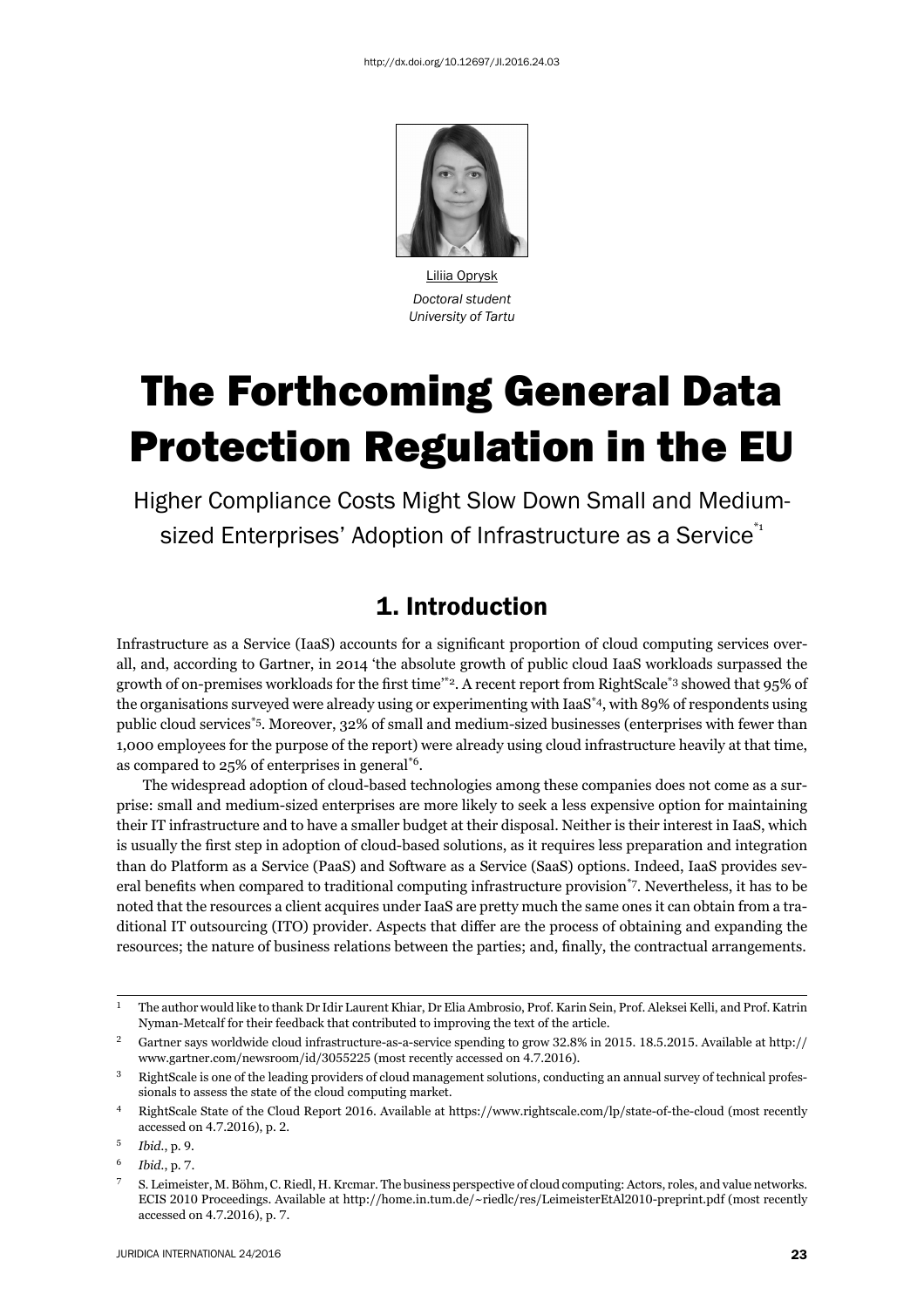A few years ago, the European Commission (EC) recognised the potential of cloud computing and certain advantages of promoting its adoption within the EU. Small and medium-sized enterprises\*8 (SMEs) have often been given the focus in the EC's efforts to promote competitiveness of European businesses. The aim with the first comprehensive cloud computing strategy<sup>\*9</sup>, calling for unleashing the potential of cloud computing in Europe, was to address the factors hindering businesses, especially SMEs, from adopting cloud services. In its turn, the Horizon 2020 programme\*10 includes cloud computing on its list of priority areas each year. The Work Programme for 2016–2017<sup>\*11</sup>, for example, is intended to foster competitive, innovative, and reliable cloud computing for small and medium-sized enterprises and for public institutions.

These extensive efforts on the part of the EC notwithstanding, adoption of cloud-based solutions is not a clear-cut choice for a business. Compliance is listed among the top three challenges for clients adopting cloud-based solutions\*12 and is unlikely to disappear from the list. Aside from there being the issues of compliance related to operation in a heavily regulated industry (alongside finance, health care, etc.), there is the matter of data protection compliance, which is becoming highly topical in light of the recent adoption of the General Data Protection Regulation\*13 (GDPR). As a fair percentage of businesses process personal data of their customers in one or another way and offer their services in the EU, it is highly likely that numerous individual SMEs are going to have to comply with the data protection legislation in the EU.

This article provides an overview of the changes wrought in the data protection legislation by the GDPR and discusses how the reform might reshape the data protection compliance requirements for SMEs using IaaS to process personal data. In particular, the article addresses the questions of whether SMEs will still opt for IaaS under the new regulation and whether the GDPR interferes with one of the other EC goals – wider adoption of cloud computing by SMEs. The author uses qualitative methods to analyse the provisions of the GDPR, identify which of them are going to influence the data protection compliance of SMEs using IaaS, and establish whether the reform will impede achievement of wider cloud adoption.

### 2. Infrastructure as a Service as a cloud service model

Infrastructure as a Service is one of several cloud service models. In this approach, the cloud provider supplies basic computer resources (processing power, storage, routers, etc.) on which clients can run software. The cloud provider owns the infrastructure (or hires it from a third party) and maintains it, while the customer pays for it on a pay-as-you-go basis. It is worth noting at this juncture that, while some scholars use alternative terms for this particular cloud service model\*14, 'IaaS' is a widely used term throughout the IT industry\*15.

SMEs are enterprises that 'employ fewer than 250 persons and which have an annual turnover not exceeding EUR 50 million, and/or an annual balance sheet total not exceeding EUR 43 million', according to Article 2 of the Annex to the Commission Recommendation on the definition of micro, small, and medium-sized enterprises, 6.5.2003, C(2003) 1422.

Unleashing the potential of cloud computing in Europe. Communication from the Commission to the European Parliament, the Council, the European Economic and Social Committee and the Committee of the Regions, 27.9.2012, COM(2012) 529. Available at http://eur-lex.europa.eu/LexUriServ/LexUriServ.do?uri=COM:2012:0529:FIN:EN:PDF (most recently accessed on  $4.7.2016$ ).

 $10$  The EU Framework Programme for Research and Innovation, a financial instrument to drive economic growth and create jobs. For more information, see https://ec.europa.eu/programmes/horizon2020/en/what-horizon-2020 (most recently accessed on 4.7.2016).

<sup>&</sup>lt;sup>11</sup> Horizon 2020 Work Programme 2016–2017, 5i. Information and communication technologies, 2015. Available at http:// ec.europa.eu/research/participants/data/ref/h2020/wp/2016 2017/main/h2020-wp1617-leit-ict\_en.pdf (most recently accessed on 4.7.2016).

<sup>&</sup>lt;sup>12</sup> RightScale State of the Cloud Report 2016 (see Note 4), p. 20.

<sup>&</sup>lt;sup>13</sup> Regulation (EU) 2016/679 of the European Parliament and of the Council of 27 April 2016 on the protection of natural persons with regard to the processing of personal data and on the free movement of such data, and repealing Directive 95/46/ EC (General Data Protection Regulation), OJ L 119, 4.5.2016.

<sup>14</sup> See M. Armbrust, A. Fox, R. Griffith, A. D. Joseph, R. H. Katz, A. Konwinski, G. Lee, D. A. Patterson, A. Rabkin, I. Stoica, M. Zaharia. Above the clouds: A Berkeley view of cloud computing. Technical report, EECS Department, University of California at Berkeley, 2009, p 3; L. Wang, J. Tao, M. Kunze, A. C. Castellanos, D. Kramer, W. Karl. Scientific cloud computing: Early definition and experience. 10th IEEE International Conference on HPCC, 2008, p. 3; L. Youseff, M. Butrico, D. Da Silva. Toward a unified ontology of cloud computing. Grid Computing Environments Workshop, 2008, p. 3.

 $15$  The most widely used definition is the one by the National Institute of Standards and Technology (NIST). See P. Mell, T. Grance. The NIST definition of cloud computing. National Institute of Standards and Technology, Information Technology Laboratory, 2011. Available at http://nvlpubs.nist.gov/nistpubs/Legacy/SP/nistspecialpublication800-145.pdf (most recently accessed on 4.7.2016), p. 3.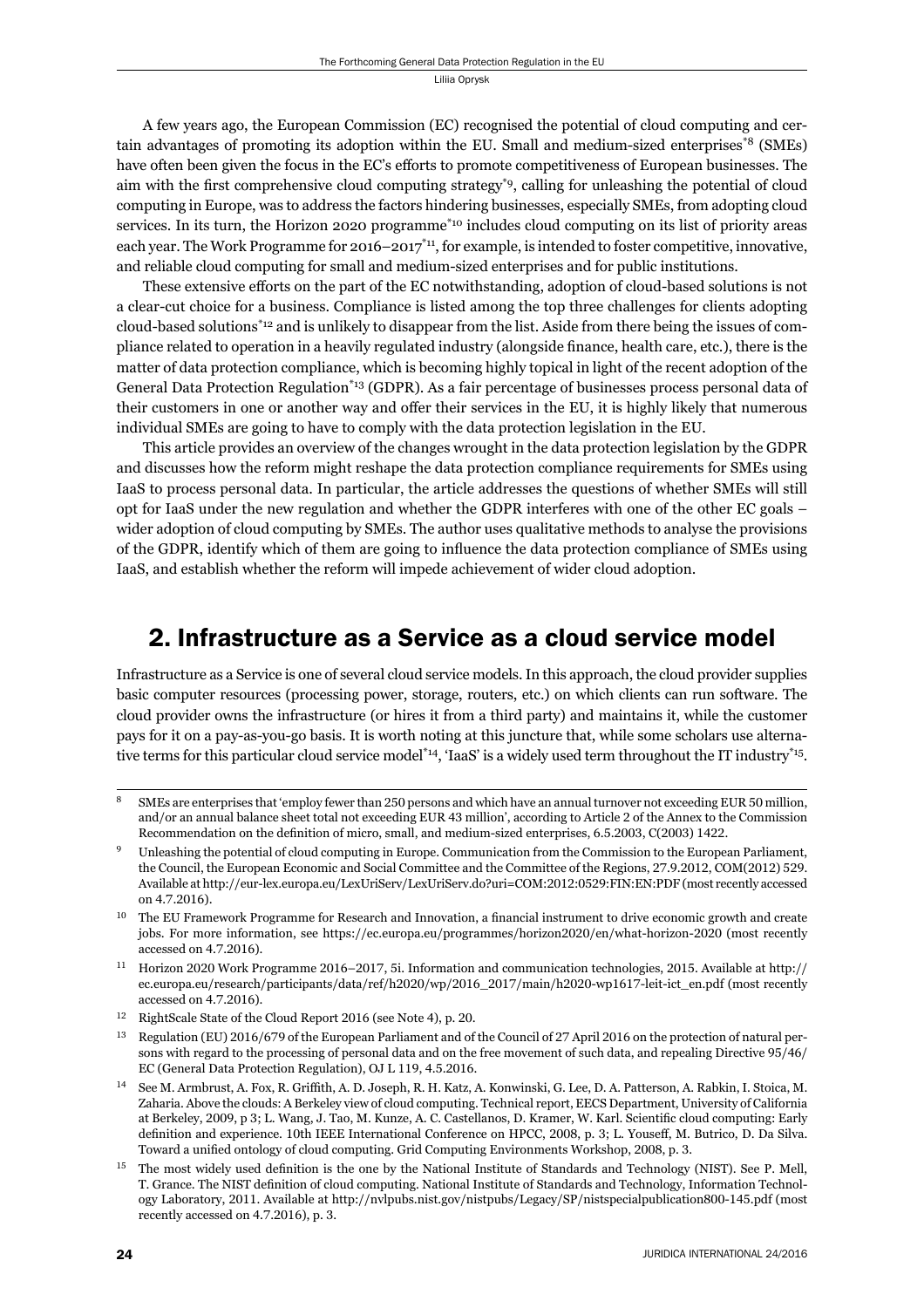Some examples of IaaS are Amazon's Simple Storage Service  $(S_3)^{*_{16}}$  and Elastic Compute Cloud (EC2)<sup>\*17</sup>, which was a pioneer in the field and leads the way in IaaS public-cloud operations\*<sup>18</sup>, with a share of about half of the market<sup>\*19</sup>.

Since, after all, cloud computing is a result of IT outsourcing's evolution,\*20 IaaS is just an alternative way to obtain infrastructure resources by outsourcing its provision to an external provider. There are a few clear benefits to cloud services, with the most significant of these for a business being the absence of substantial up-front investments. With IaaS, clients get infrastructure resources without negotiating complex outsourcing agreements or engaging in time-consuming negotiations every time they find themselves in need of additional resources. Consequently, what constitutes the difference between IaaS and the traditional outsourcing option is not the resource itself but the way of delivering it, along with the cost and effort necessary to obtain and maintain it.

Companies using traditional ITO services happily adopt IaaS in accordance with their needs. A PwC survey showed that 22% of ITO customers used a public cloud in 2011.<sup>\*21</sup> However, the percentage using an external or internal private<sup>\*22</sup> cloud was substantially higher.<sup>\*23</sup> Despite the many benefits of IaaS, companies using traditional ITO services will not automatically want to switch to IaaS. There are a few reasons for which a company may want to stick with ITO, but this article goes into only one of these – compliance with the EU data protection rules.

Increasing adoption of cloud computing encourages traditional ITO providers to enter the cloud computing market. The competitiveness of a particular provider in the market is influenced not only by specific characteristics of its service but also by that provider's ability to meet clients' expectations and flexibility in satisfying clients' compliance needs. Consequently, changes that complicate specific vendors' ability to meet data protection compliance requirements may reshape the market as a whole.

## 3. SMEs and external service providers under the legislation currently in force

The data protection legislation currently in force, the Data Protection Directive\*24, protects the rights of persons whose personal data are being processed. It does so by defining roles and obligations of the parties involved in the processing. The specific roles involved are data controller and data processor, where the former is defined as determining the purposes and means of the processing<sup>\*25</sup> and the latter as processing personal data on behalf of the controller<sup>\*26</sup>. The data controller has a variety of obligations with regard to personal data and ability to allocate responsibilities to third parties<sup>\*27</sup>. The data processor, on the other hand, does not have specific obligations except to act only upon instructions from the controller;<sup>\*28</sup> to ensure fair

<sup>&</sup>lt;sup>16</sup> Amazon Webservices launches. Amazon, 14.3.2006. Available at http://phx.corporate-ir.net/phoenix.zhtml?c=176060&p=irolnewsArticle&ID=830816 (most recently accessed on 4.7.2016).

<sup>&</sup>lt;sup>17</sup> J. Barr. Amazon EC2 Beta. Amazon, 25.8.2006. Available at https://aws.amazon.com/blogs/aws/amazon\_ec2\_beta/ (most recently accessed on 4.7.2016).

<sup>&</sup>lt;sup>18</sup> The term 'public cloud' is used to refer to a model wherein resources can be purchased by any potential client; i.e., the service is publicly available.

<sup>&</sup>lt;sup>19</sup> RightScale State of the Cloud Report 2016 (see Note 4), p. 31.

 $^{20}$  O. Yigitbasioglu, K. Mackenzie, R. Low. Cloud computing: How does it differ from IT outsourcing and what are the implications for practice and research? – *The International Journal of Digital Accounting Research* 2013 (13), p. 102.

<sup>&</sup>lt;sup>21</sup> The future of IT outsourcing and cloud computing: A PwC study. 2011. Available at https://www.pwcaccelerator.com// pwcsaccelerator/docs/future-it-outsourcing-cloud-computing.pdf (most recently accessed on 4.7.2016), p. 29.

 $^{22}$  A private cloud is built for use by a single client. It may be managed by an external service provider (as an 'external cloud') or operate on the premises of a client (in what is called an internal cloud).

<sup>&</sup>lt;sup>23</sup> Roughly 41% of respondents used an external private cloud, and 31% of them used an internal private cloud. See Note 21. <sup>24</sup> Directive 95/46/EC of the European Parliament and of the Council of 24 October 1995 on the protection of individuals with

regard to the processing of personal data and on the free movement of such data, OJ 1995, No. 281, 23.11.1995.

ɳɶ *Ibid.*, Article ɳ (d).

<sup>&</sup>lt;sup>26</sup> *Ibid.*, Article 2 (e).

<sup>&</sup>lt;sup>27</sup> Opinion 1/2010 on the concepts of 'controller' and 'processor'. Article 29 Working Party, WP 169, 00264/10/EN, Brussels, 16 February 2010, p. 4.

 $28$  Directive  $95/46/EC$  (see Note 24), Article 17 (2).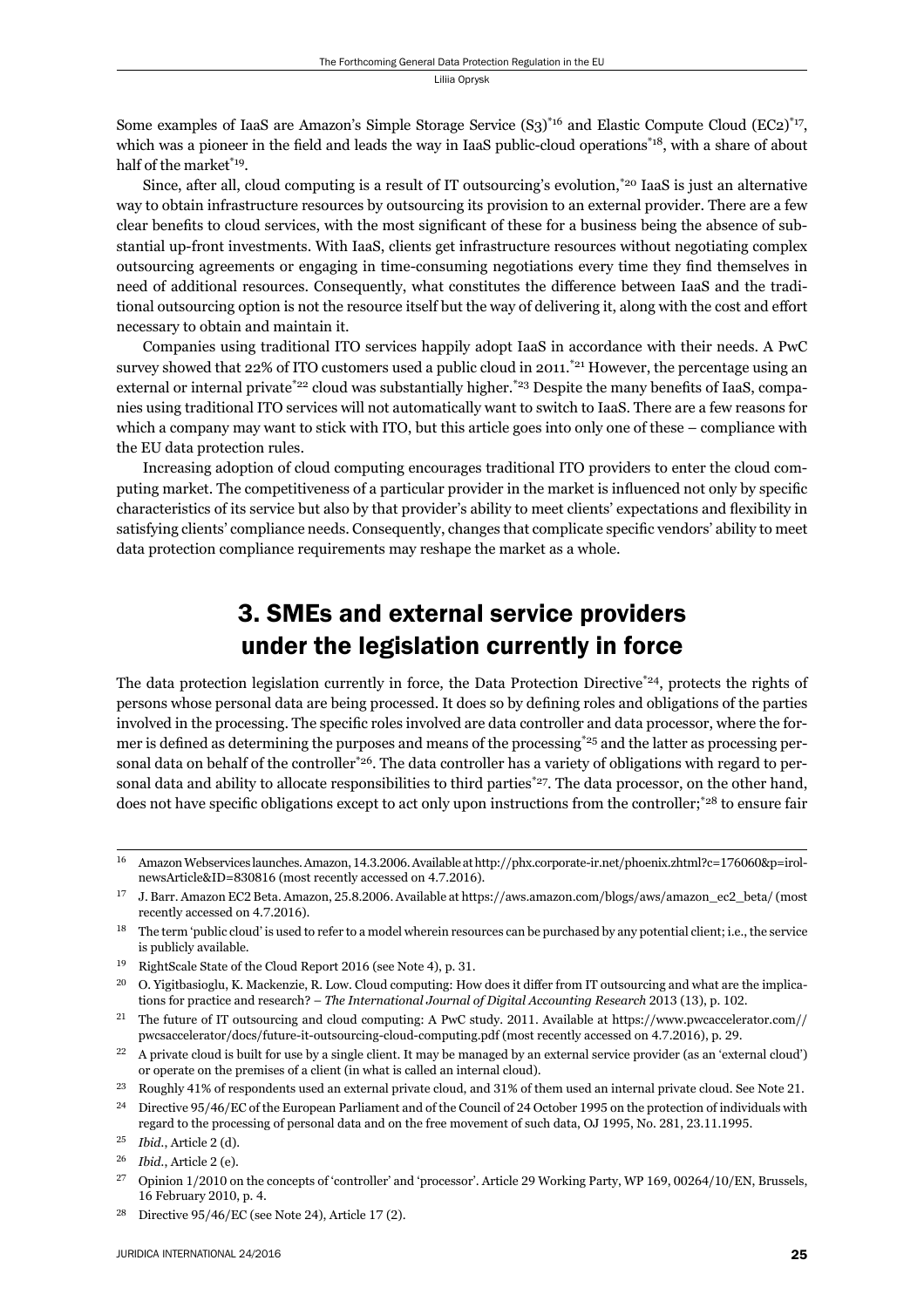and lawful processing of data, compatible with specific purposes<sup>\*29</sup>; and to implement appropriate technical and organisational measures to protect personal data against threats\*30.

SMEs collecting personal data of their customers and processing said data for a specific purpose in the course of their business are data controllers within the meaning of the Directive and will have to comply with the relevant provisions. As long as SMEs process the data themselves without involving third parties, they will retain sole responsibility for the compliance with the EU data protection rules. However, if SMEs delegate the processing to an external party or use third-party infrastructure to process the data, the external provider becomes a data processor and, in turn, influences the controller's data protection compliance. Consequently, SMEs' data protection compliance is affected by whether they process data themselves via the infrastructure they own or rent or instead outsource the whole process or particular stages of it to an external party.

While there is no doubt that SMEs in those circumstances are data controllers, the question of whether an external provider automatically becomes a data processor is problematic. External providers can be involved in the processing in a number of ways, but should every provider of infrastructure resources be deemed a data processor? In essence, should an IaaS provider supplying merely means of processing and without actual knowledge of the data be considered equal to an ITO provider carrying out certain stages of processing in full awareness of the nature of the data?

Assigning the data processor role to a cloud service provider has, accordingly, been questioned and debated. Nonetheless, the Article 29 Working Party\*31 declared that a cloud computing provider becomes a data processor by providing the data controller with the means and the platform for the processing of personal data.\*32 Hence, whether SMEs obtain infrastructure resources from an ITO provider or instead use IaaS, the external provider will be regarded as a data processor. It is of great relevance that entrusting a third party with provision of underlying infrastructure influences SMEs' compliance, specifically the obligations of a controller related to the performance of the data processor.

Firstly, the controller has to choose a processor that provides sufficient guarantees in respect of the technical security and organisational measures governing the processing of data and must ensure that processor's compliance.\*33 Whilst in the process of choosing between IaaS and a traditional outsourcing service or even between individual IaaS vendors SMEs certainly take into account the technical specifications and security features of each service, closer analysis or inspection may not be possible in the case of IaaS. The nature of public IaaS and cloud-based services in general does not afford or entail much integration or cooperation between the parties; rather, it takes a form in which a service provider supplies ready tools available for use by the client for whatever purposes. Reaching the legally prescribed goal is problematic unless the IaaS provider makes the service available for examination.

Secondly, there must be a legally binding contract between controller and processor, under which the obligation to ensure appropriate technical and organisational measures to protect the data must be binding for the processor too.\*34 The obligation to conclude a binding agreement serves the purpose of providing the data controller with complete control over the processing of personal data and eases ensuring of data protection compliance. While ITO agreements serve this purpose – to define the relationship between the parties and meet their expectation<sup>\*35</sup> – IaaS is different in this respect. Cloud service providers supply cloud services on the basis of terms of service<sup>\*36</sup> specified on a Web page, which in most cases are decided upon unilaterally (especially with public IaaS) and do not provide assurance that the service to be delivered suits the client's purposes. While large enterprises might have the bargaining power to negotiate a tailored contract as IaaS clients, the same certainly is not true for SMEs.

<sup>&</sup>lt;sup>29</sup> *Ibid.*, Article 6 (1b).

<sup>30</sup> *Ibid.*, Article 17.

<sup>&</sup>lt;sup>31</sup> The Article 29 Working Party was set up in accordance with Article 29 of the Data Protection Directive to provide, *inter alia*, advice on uniform application of the Data Protection Directive.

<sup>&</sup>lt;sup>32</sup> Opinion 05/2012 on Cloud Computing. Article 29 Working Party, WP 196, 01037/12/EN, Brussels, 1 July 2012, p. 4.

 $33$  Directive  $95/46/EC$  (see Note 24), Article 17 (2).

<sup>34</sup> *Ibid.*, Article 17 (3).

ɴɶ A. Kavaleff . Successful outsourcing through proactive contracting – strategy, risk assessment and implementation. – *Scandinavian Studies in Law 2006/49, p. 222.* 

<sup>&</sup>lt;sup>36</sup> "Terms of service', 'terms and conditions', and also 'terms of use' are common names that providers of online services use to refer to an agreement governing usage of their service. The author uses 'terms of service' to refer to agreements of this type.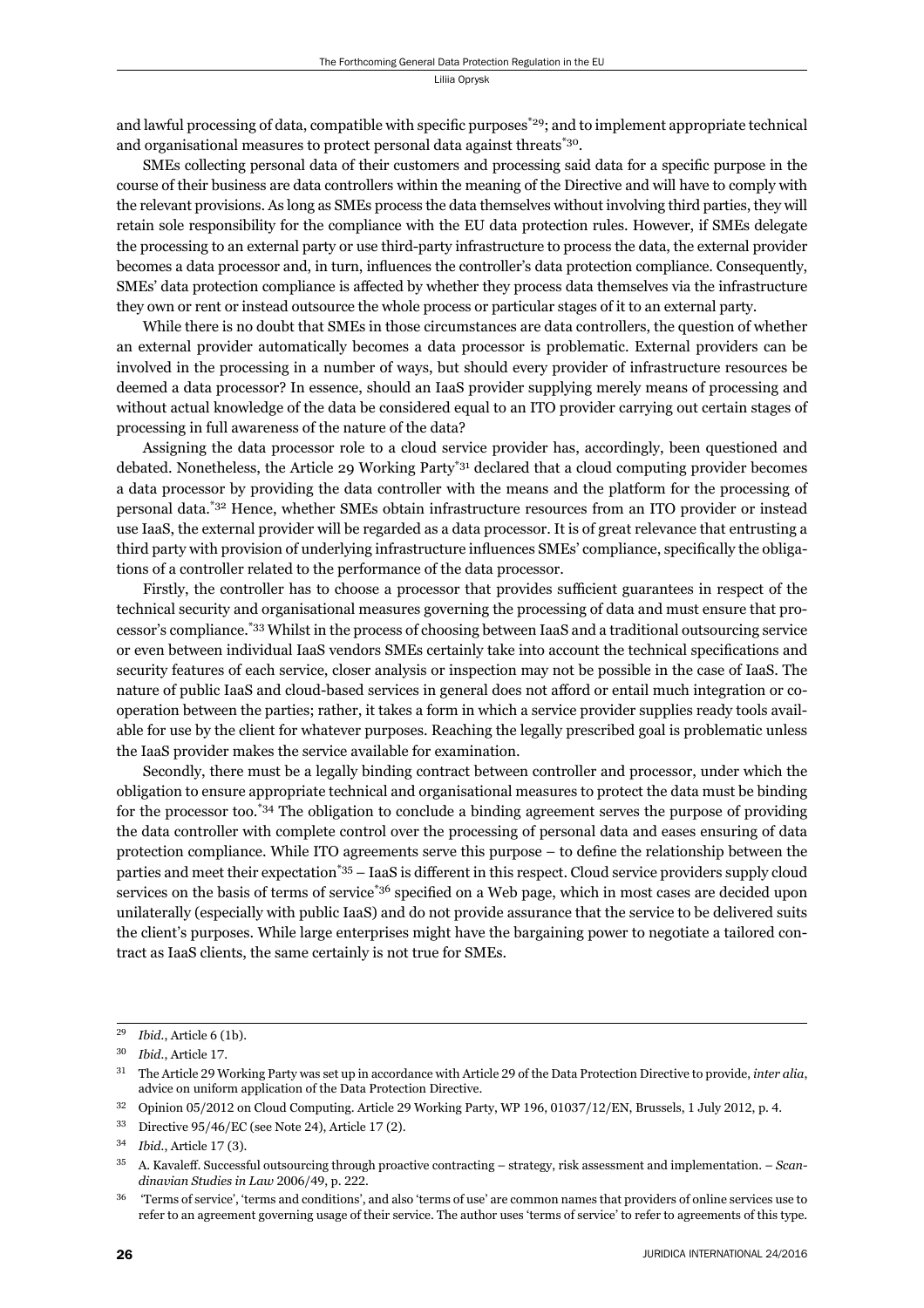Therefore, even with the legislation currently in place, opting for a traditional ITO service (provision of the infrastructure, owned and managed by the provider on the SME's premises or in a remote location) will be beneficial in terms of SMEs' compliance with the data protection rules. The outsourcing provider still becomes a processor of personal data; however, SMEs will have a lot more control over the process, by negotiating an agreement and meeting their compliance needs. On the other hand, this will require more effort in the stage of entering into a contract and maintaining it, so the agreement will come at a higher transaction cost.

# 4. Forthcoming changes and challenges for data protection compliance

The forthcoming changes to the data protection framework, in the form of the recently adopted General Data Protection Regulation\*37, do not provide a completely new system to protect the interests of data subjects whose personal data are being processed. These changes are, however, going to influence the cloud computing industry in general and SMEs obtaining cloud services in particular. Although the roles associated with the processing of personal data remain the same, obligations will be substantially widened, especially those of a data processor.

The data processor will now be obliged not to engage other processors in the processing of data without prior specific or written consent from the data controller.<sup>\*38</sup> On the data controller's side, it will be difficult to ensure meeting of this requirement in the context of IaaS, as the nature of cloud computing services is geared fundamentally toward service composed of elements delivered by various vendors. In the likely event of planning to switch vendor or approach new vendors, cloud service providers are unlikely to inform their clients in advance or, even more improbable, to obtain consent for doing so. In addition, another obligation of the data processor – to maintain a record of all the data processing activities\* $39$  – might be difficult to fulfil in the context of cloud agreements. It requires adoption of additional organisational and technical measures. These measures have to be negotiated in each and every case or, alternatively, be part of functionality built into the service itself. Once again, the cost of entering into agreement is going to increase.

The obligation to notify the controller of any personal-data breach without undue delay<sup>\*40</sup> will result in additional substantial changes. Unlike with ITO services wherein the provider actively reports to the clients, the burden of detecting and communicating violations of the service level agreement\*41 (SLA) in IaaS usually rests with the client<sup>\*42</sup> and not the provider. Currently, SMEs not only have to monitor availability of the cloud service but also must report any violations of the SLA in time if they are to receive compensation.\*43 Therefore, this obligation requires considerable changes in the respective SLAs.

Perhaps the most problematic aspect of the GDPR for SMEs using IaaS is that a contract between controller and processor will have to stipulate the nature and the purpose of the processing of personal data, categories of data subjects, etc.\*44 This is customary in outsourcing agreements, wherein the provider and client typically seek long and lasting partnership and share more information on the nature of the activities to be performed, so as to meet the objectives of the outsourcing better. However, in the absence of a specific connection between a public IaaS provider and its client, it is unlikely that the client will be willing to share such information; that the provider will be interested in it; and, finally, that doing so is absolutely necessary. Hence, standard IaaS contracts will have to be modified, just as SLAs will. At present, the practice is

<sup>&</sup>lt;sup>37</sup> The GDPR (see Note 13).

<sup>38</sup> *Ibid.*, Article 28 (2).

<sup>&</sup>lt;sup>39</sup> *Ibid.*, Article 30.

<sup>40</sup> *Ibid.*, Article 33 (2).

<sup>&</sup>lt;sup>41</sup> A service level agreement is an agreement between a service provider and a client stipulating concrete metrics according to which service has to be delivered and evaluated. These agreements are widely used within the IT industry.

<sup>&</sup>lt;sup>42</sup> S. Baset. Cloud SLAs: Present and future. – *CM SIGOPS Operating Systems Review* 2012 (46) / 2, p. 63. – DOI: http:// dx.doi.org/10.1145/2331576.2331586

<sup>&</sup>lt;sup>43</sup> For example, Amazon's EC2 SLA states that any claim has to be submitted in accordance with a sample form and include logs supporting the claimed outage before the end of the second billing cycle from when the incident occurred. Amazon EC2 Service Level Agreement, 2013. Available at http://aws.amazon.com/ec2/sla (most recently accessed on 4.7.2016).

<sup>&</sup>lt;sup>44</sup> The GDPR (see Note 13, Article 28 (3).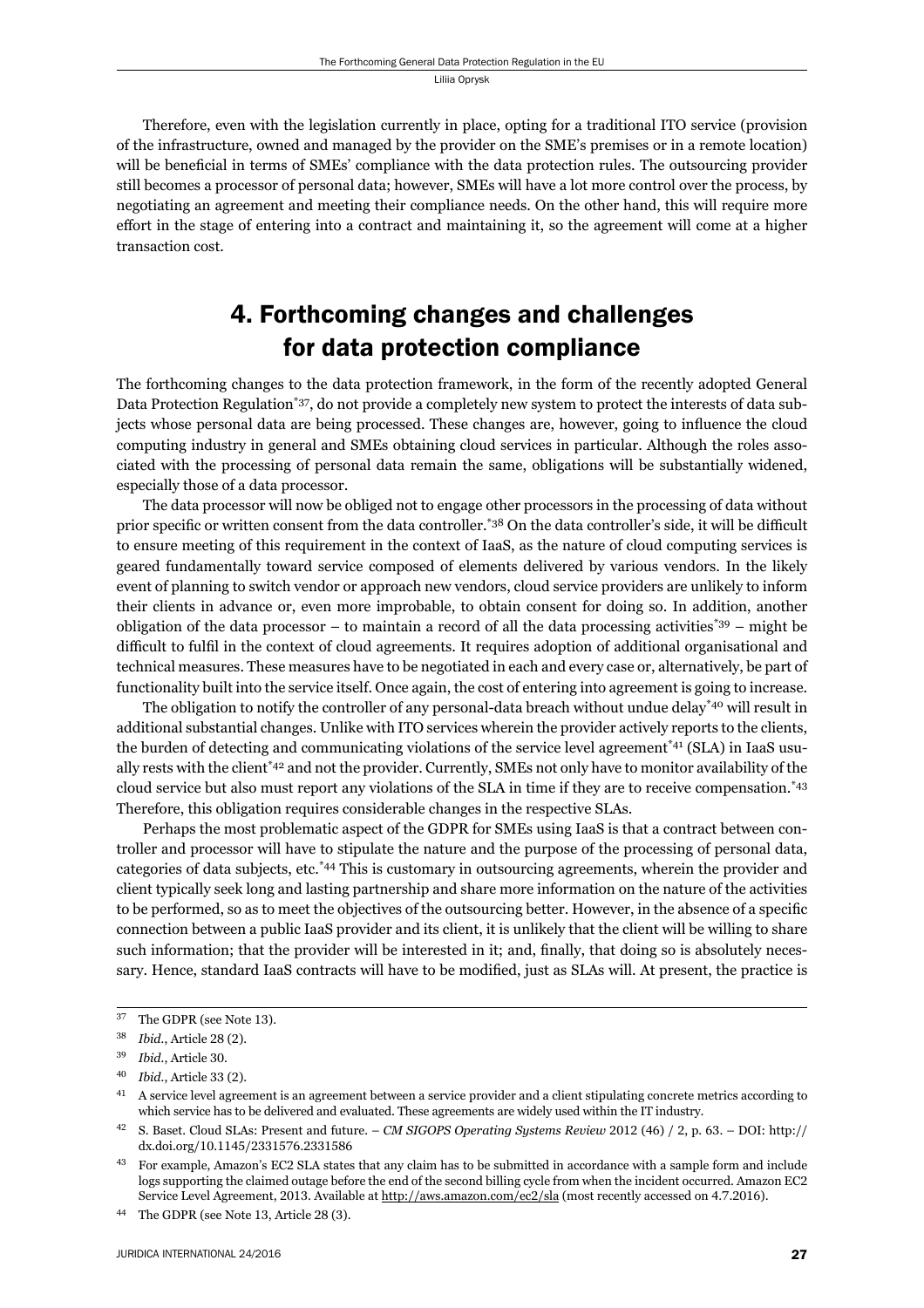slightly different, to put it mildly. In 2010, 31 cloud services, offered by 27 cloud providers, were subjects in a study of terms of service\*45. The results, while somehow expected, were still surprising: 18 agreements had been modified during the previous half-year period and the change was reported (the last revision date was available), 28 agreements remained unchanged and there was notification of this fact, a further 19 were unchanged without that being reported (no revision date was available), and four agreements had been changed without notification. $*46$ 

In light of what is stated above, it becomes apparent that, to comply with the GDPR, SMEs will need to invest more in IaaS in the stage of negotiations and entering into an agreement than before. The business model behind IaaS provides a cost-saving approach by eliminating costs associated with infrastructure maintenance and entering into a contract, thereby enabling clients to access and expand the resources without undue delay. In consequence, the current advantages of IaaS over traditional ITO will be diminished by the upcoming changes.

Setting aside the fact that, because of differences in bargaining power, it could well be problematic to force an IaaS provider to negotiate all the terms, we can see that compliance will also substantially increase transaction costs\*47. Various hidden costs have been attributed to IT outsourcing in the past\*48; however, these will become a reality for cloud computing services too. Companies consider cloud computing to be a way to reduce transaction costs<sup>\*49</sup>; therefore, increases in these costs will also influence SMEs' intention to adopt cloud computing\*50.

Ironically, the GDPR excludes SMEs from the application of the data portability right, as it serves solely the data subjects\*51. The wording of the relevant clause allows only the data subject to receive the data in a widely used format and does not grant the SME (as a data controller and not the subject) the right to request the same from the data processor. In the case of SMEs using IaaS, the SME would be obliged to provide the data to its clients (data subjects) in a widely used format while the IaaS provider would have no obligations whatsoever to the SME in this regard.

This is by no means an exhaustive list of the changes that will directly influence relations between SMEs and IaaS providers. The upcoming reform threatens cloud service as such or, more precisely, its provision by cloud providers established in the EU or offering services to European customers<sup>\*52</sup>. Even if cloud providers proactively adapt to the forthcoming changes, opting for a cloud service will not be as beneficial as it was before, so whether SMEs would still consider IaaS an option at the end of the day is questionable. In the absence of clear indications of readiness to adapt, the scale of the impact remains to be seen.

ɵɶ S. Bradshaw, C. Millard, I. Walden. Contracts for clouds: Comparison and analysis of the terms and conditions of cloud computing services. – *International Journal of Law and Information Technology* 2011 (19) / 3, pp. 187–223.

<sup>46</sup> *Ibid.*, pp. 215-216.

<sup>&</sup>lt;sup>47</sup> The cost associated with exchange of the goods or services between the parties. For more on the transaction-cost approach, see O. Williamson. The economics of organization: The transaction cost approach. – *The American Journal of Sociology* 1981 (87) / 3, pp. 548-577. – DOI: http://dx.doi.org/10.1086/227496.

<sup>&</sup>lt;sup>48</sup> For discussion of vendor search, contract, transition, and management costs, see J. Barthélemy. The hidden costs of IT outsourcing. – *MIT Sloan Management Review* 2001 (42) / 3, p. 61.

G. Garrison, S. Kim, R. Wakefield. Success factors for deploying cloud computing. – *Communications of the ACM* 2012 (55) / 9, pp. 62–68. – DOI: http://dx.doi.org/10.1145/2330667.2330685.

<sup>&</sup>lt;sup>50</sup> H. Hamilton. An examination of service level agreement attributes that influence cloud computing adoption. Doctoral dissertation for Nova Southeastern University, 2015. Available at http://nsuworks.nova.edu/gscis\_etd/53 (most recently accessed on 4.7.2016), p. 90.

<sup>&</sup>lt;sup>51</sup> The GDPR (see Note 13, Article 20).

<sup>&</sup>lt;sup>52</sup> Processing of personal data is subject to the GDPR if the controller or processor is established in the EU or offers services to data subjects in the EU or monitors their behaviour. See Article 3 of the GDPR.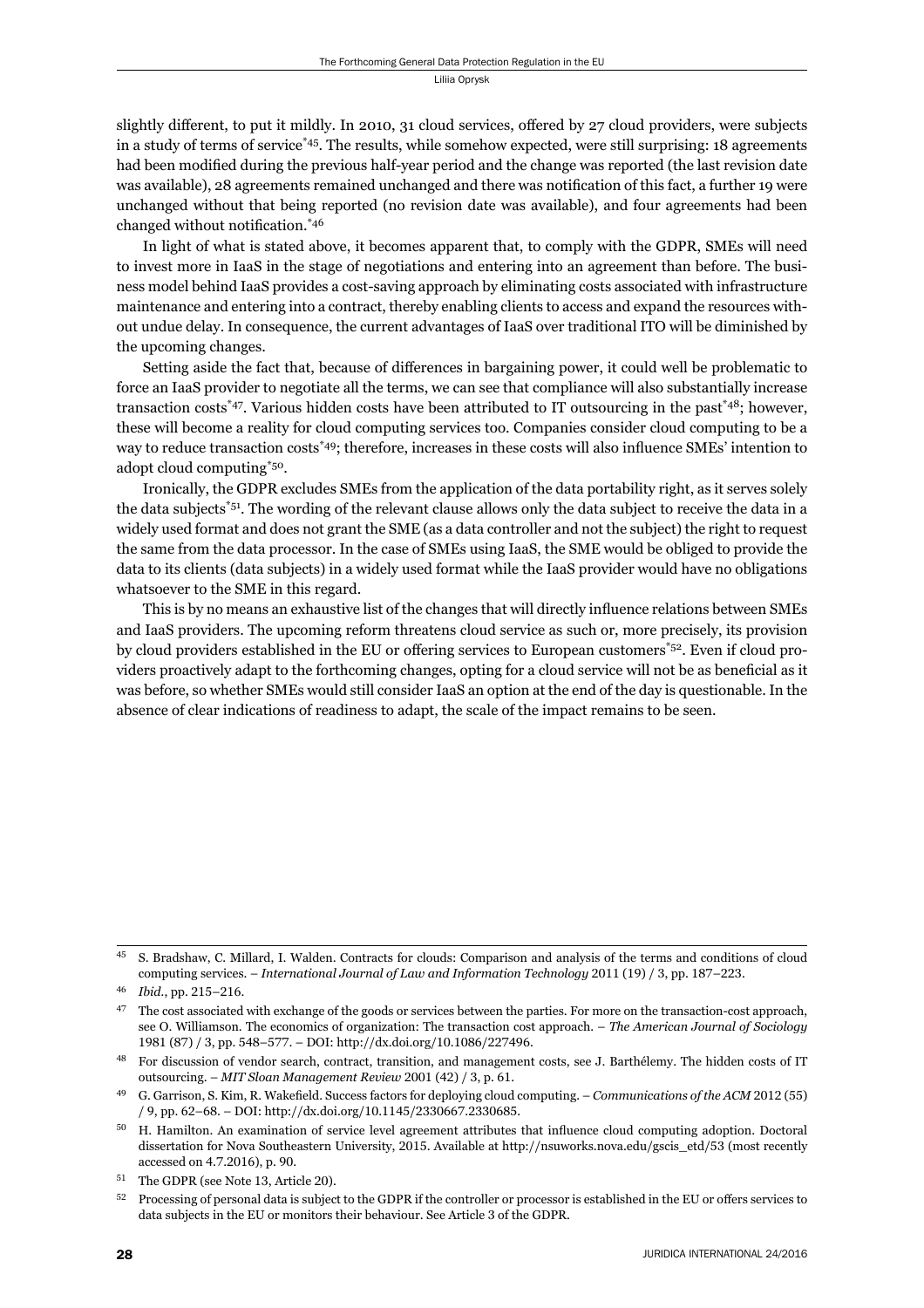### 5. European Commission initiatives aimed at fostering cloud computing

On the other hand, wider adoption of cloud computing by SMEs is an objective set by the European Commission in the context of its Digital Single Market Strategy\*53*.* A number of European Commission initiatives have looked specifically at the contractual aspect of relations between clients and cloud providers. Three of them are of particular relevance for SMEs' compliance with data protection legislation: The Data Protection Code of Conduct for Cloud Computing, the Cloud Service Level Agreement Standardisation Guidelines, and the Report on Standards Terms and Performance Criteria in Service Level Agreements for Cloud Computing Services.

In early 2015, the Cloud Select Industry Group (C-SIG) presented the first draft of the Data Protection Code of Conduct\*54, which is a voluntary instrument for cloud service providers' use in proactively demonstrating their compliance with the data protection principles, via adherence to the code by either self-evaluation or a third-party audit. Notwithstanding its potential, it faced criticism from the Article 29 Working Party\*55 for failure to acknowledge the forthcoming changes, to clarify the notion of personal data, and to prevent terms of service that favour the service provider. When updated in response to the concerns raised, the code can become an instrument that cloud providers would rely on to attract SMEs as IaaS clients. However, the balance has to be maintained in order for the code to remain appealing for adherence, since indicating support for it does not automatically mean compliance. Rather, it indicates recognition of clients' demands.

C-SIG also presented the Cloud Service Level Agreement Standardisation Guidelines\*56, which cover B2B relations (relations between service providers and clients who are not consumers). The aim with these guidelines was to contribute to the development of relevant ISO standards and to list basic principles to be borne in mind in drafting of SLAs for cloud services. Among other things, they address data protection compliance and provide a tool for a controller's use to evaluate a particular service. Nonetheless, they do not take into account the forthcoming changes. If updated accordingly, however, the guidelines can be useful for both SMEs and IaaS providers who are willing to enter into an agreement compliant with data protection rules.

The objective for the final report 'Standards Terms and Performance Criteria in Service Level Agreements for Cloud Computing Services'\*57 was to summarise existing rules with respect to SLAs in the Member States and to create a model SLA that could be used by cloud service providers. The study for that report showed that it is uncommon to have cloud- and SLA-specific legislation in place and that global providers offer standard, non-negotiable SLAs, whereas small national providers may allow clients to negotiate the terms. The model SLA developed in the report is not a standalone contract but a cloud-oriented set of elements to be addressed in SLAs, comprising only measurable and technology-neutral metrics. It targets B2B contracts and is not comprehensive, but it could complement existing guidelines if the results of the separate initiatives for these were to be revised, codified, and developed further.

One of the most recent proposals made by the European Commission in the context of the Digital Single Market Strategy is the Digital Content Directive<sup>\*58</sup>, designed to harmonise some facets of contracts for

ɶɴ A Digital Single Market Strategy for Europe. Communication from the Commission to the European Parliament, the Council, the European Economic and Social Committee and the Committee of the Regions. 6.5.2015, COM(2015) 192. Available at http://eur-lex.europa.eu/legal-content/EN/TXT/PDF/?uri=CELEX:52015DC0192 (most recently accessed on 4.7.2016).

ɶɵ Data protection code of conduct for cloud service providers. Available at http://ec.europa.eu/newsroom/dae/document.  $cfm?doc$   $id=11194$  (most recently accessed on 4.7.2016).

Opinion 02/2015 on C-SIG Code of Conduct on Cloud Computing, Article 29. Working Party, 2588/15/EN WP 232, 2015. Available at http://ec.europa.eu/justice/data-protection/article-29/documentation/opinion-recommendation/ files/ $2015$ /wp $232$  en.pdf (most recently accessed on 4.7.2016).

Cloud service level agreement standardisation guidelines, 2014. Available at http://ec.europa.eu/information\_society/ newsroom/cf/dae/document.cfm?action=display&doc\_id=6138 (most recently accessed on 4.7.2016).

<sup>57</sup> Standards terms and performance criteria in service level agreements for cloud computing services. Final Report, time.lex and Spark Ltd, 2015. Available at http://ec.europa.eu/newsroom/dae/document.cfm?doc\_id=10860 (most recently accessed on 4.7.2016).

<sup>58</sup> Proposal for a Directive of the European Parliament and of the Council on certain aspects concerning contracts for the supply of digital content, COM(2015) 634 final. Available at http://ec.europa.eu/justice/contract/files/digital\_contracts/ dsm\_digital\_content\_en.pdf (most recently accessed on 4.7.2016).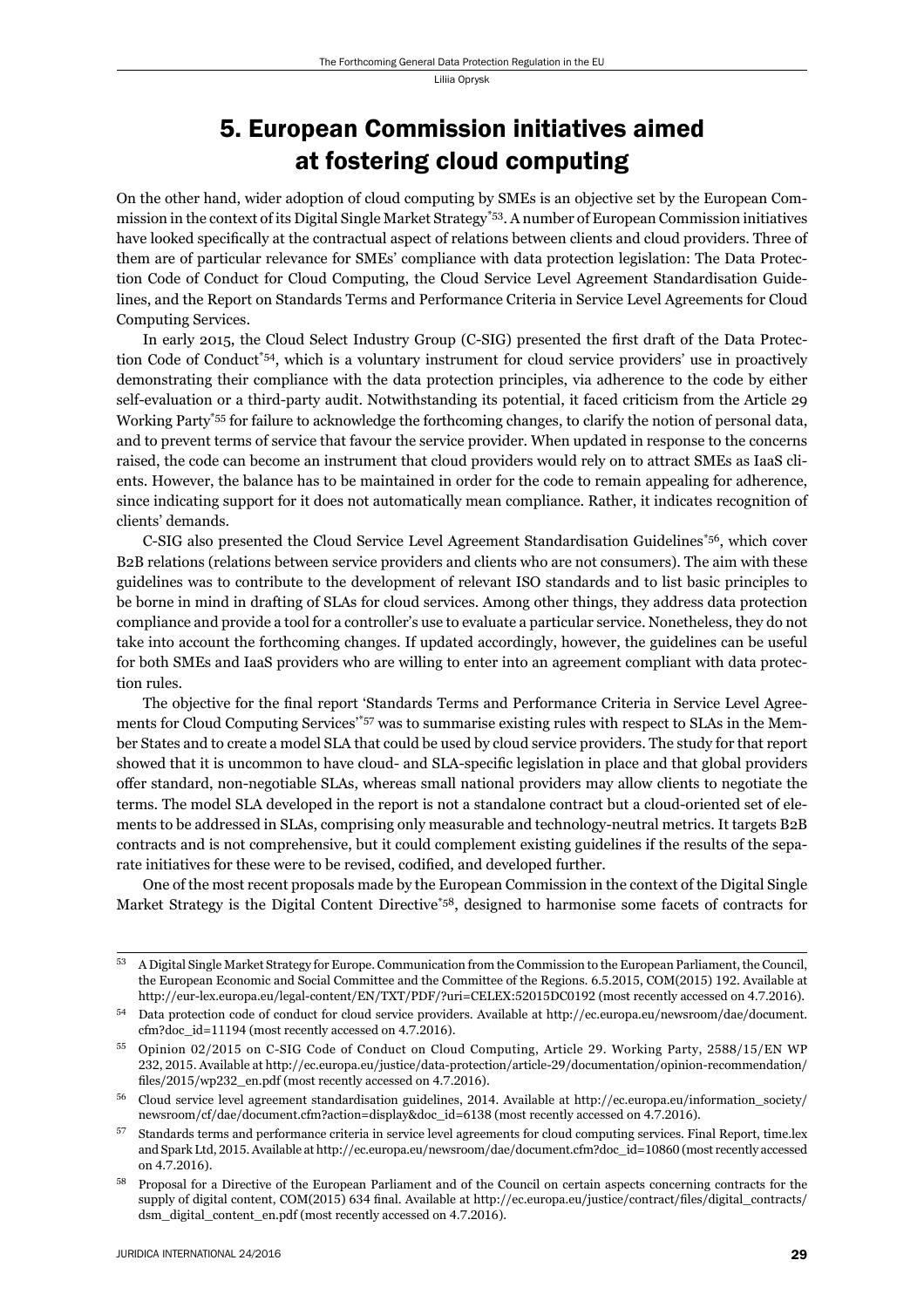supply of digital content\*59. Cloud services are within the scope of the proposed Directive because the notion of digital content (the subject of the Directive) encompasses services that allow creation of the data at issue<sup>\*60</sup>. However, it excludes SMEs from the scope of application by defining a consumer as a natural person acting outside the connection of said person's trade or business\*61. Hence, SMEs will not be eligible to enjoy certain rights in respect of contracts for the supply of cloud services, in contrast to private consumers.

In summary, it can be stated that the European Commission sees SMEs' adoption of cloud computing as beneficial for the Digital Single Market and has initiated various studies in this context. Still, most of the reports addressing data protection compliance are no longer accurate, be cause of the forthcoming changes. Furthermore, some of the related legislative initiatives fail to acknowledge B2B relations, by being consumer-centric – namely, the Digital Content Directive.

### 6. Conclusions on how the new regulation is likely to affect SMEs' use of IaaS

When we return to the initial questions – that is, whether SMEs will be equally interested in adopting IaaS when the GDPR comes into force and whether the GDPR interferes with the objective of wider adoption of cloud computing by SMEs – it is apparent that the former is to be answered in the negative and the latter in the affirmative. The coming changes will diminish the main benefits that IaaS offers today, which are low transaction cost and rapid access to easily scalable resources. To remain compliant with the data protection rules, SMEs will have to invest heavily in negotiations with the providers (if providers will actually be willing to negotiate) or consider alternative options – namely, traditional outsourcing services.

Data controllers' and data processors' compliance under the forthcoming data protection regime can be effectively secured through an appropriate agreement and co-operation when SMEs obtain traditional outsourcing services. However, cloud computing does not anticipate the same level of co-operation between the parties; the services are offered on a take-it-or-leave-it basis. A sensible choice for SMEs seeking to obtain infrastructure resources would be to co-operate with a traditional IT outsourcing provider (possibly previously known) rather than approach an external cloud provider and use a public IaaS solution. Consequently, the GDPR interferes with another EC objective, wider adoption of cloud computing by SMEs.

While interest in cloud services is currently growing, the proposed data protection regime will either slow it down or considerably change the state of the market. As data protection rules better suit outsourcing relations, long-established ITO providers with a large customer base will certainly benefit. By catching up with recent technological developments, they will be able to offer more flexible solutions and provide comprehensive guarantees as to data protection compliance. Obtaining outsourcing services does still have its dangers;<sup>\*62</sup> nevertheless, some of them may soon be addressed by the European Commission proposals.<sup>\*63</sup>

Despite a considerable number of initiatives to promote cloud adoption by SMEs, the results of most of them are going to become obsolete – firstly, because they do not refer to the GDPR; secondly, because they assume the parties to have equal bargaining power; and, finally, because they lack provision for incentives for the service providers. The cloud computing market is largely self-regulated right now, and, although there are competition concerns at the moment, they will be overshadowed by compliance concerns and increases in transaction cost.

While large enterprises may be able to address these compliance concerns effectively by allocating the necessary resources, SMEs will not be able to do the same and will need to reconsider their options. Those SMEs that are planning to adopt IaaS may want to think twice about whether to entrust the provision of resources to an external cloud provider and opt for a public cloud option or instead turn to an outsourcing

<sup>&</sup>lt;sup>59</sup> *Ibid.*, Recital 2.

<sup>&</sup>lt;sup>60</sup> *Ibid.*, Article 2 (1a).

<sup>&</sup>lt;sup>61</sup> *Ibid.*, Article 2 (4).

 $62$  Such as 'data hostage' terms – clauses allowing the service provider to retain the data until certain conditions are met (the provider being paid for the service, a termination fee being paid, etc.). See R.H. Carpenter. Walking from cloud to cloud: The portability issues in cloud computing. – *Washington Journal of Law, Technology and Arts* 2010 (6) / 1, p. 4.

 $63$  The data hostage issue could be addressed by a proposal on data ownership and the free flow of data. See Note 53 (A Digital Single Market Strategy for Europe), p. 20.